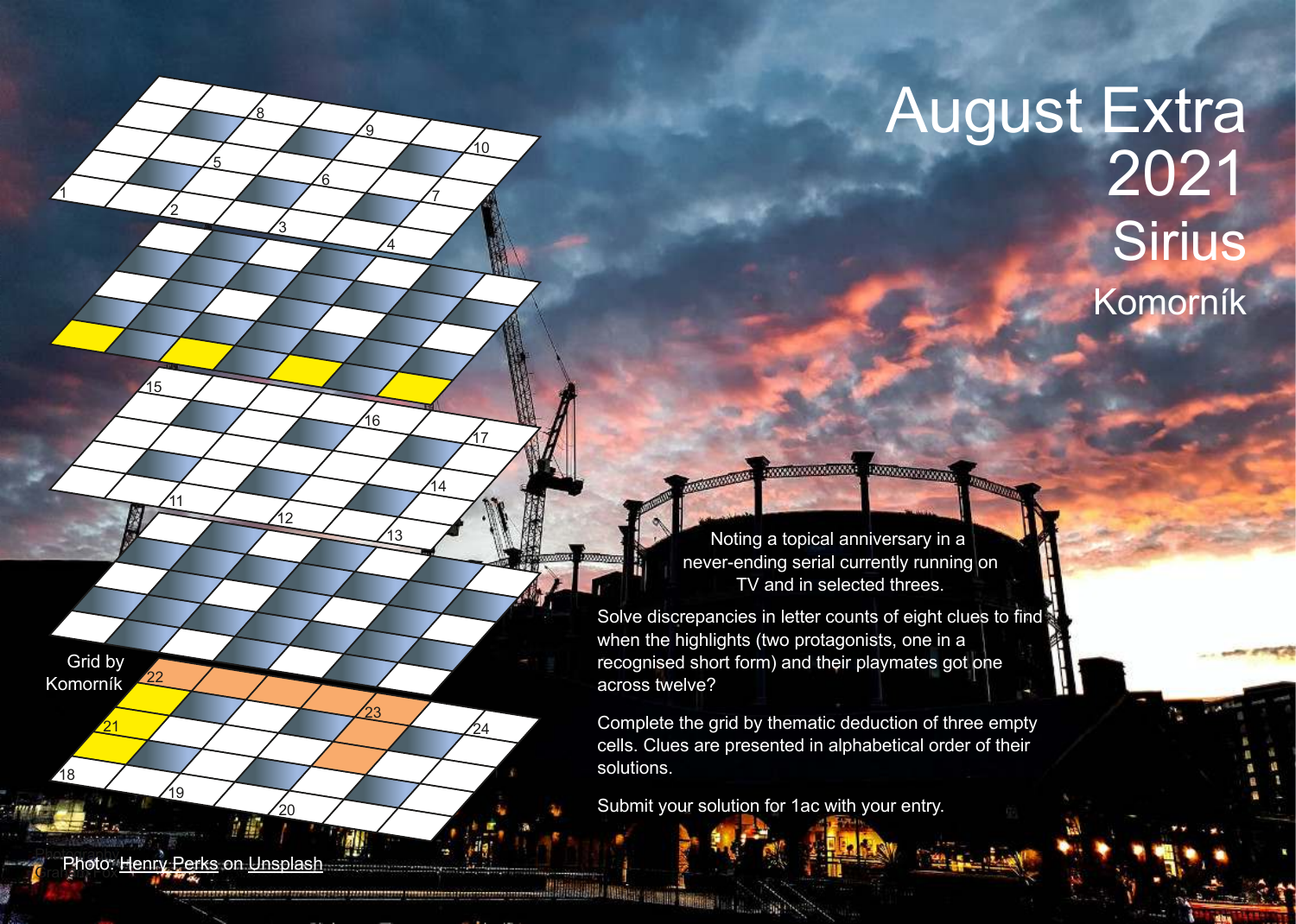| <b>MON</b>                                                                       | TUE                                                            | <b>WED</b>                                                                                            | THU                                                                                                  | FRI                                                                                                       | <b>SAT</b>                                                                        | <b>SUN</b>                                                                                                                   |
|----------------------------------------------------------------------------------|----------------------------------------------------------------|-------------------------------------------------------------------------------------------------------|------------------------------------------------------------------------------------------------------|-----------------------------------------------------------------------------------------------------------|-----------------------------------------------------------------------------------|------------------------------------------------------------------------------------------------------------------------------|
|                                                                                  |                                                                |                                                                                                       |                                                                                                      |                                                                                                           |                                                                                   | 18to                                                                                                                         |
|                                                                                  |                                                                |                                                                                                       |                                                                                                      |                                                                                                           |                                                                                   | Sounds like the<br>skipper's crew is<br>beat $(7)$                                                                           |
| 2 <sub>11aw</sub>                                                                | 3 <sub>8d</sub>                                                | $4_{20up}$                                                                                            | $5$ 22to, 18ac-2                                                                                     | $6$ 22ac, 24to                                                                                            | 722up                                                                             | 8 10to, 4d-2                                                                                                                 |
| Top rank short leg one<br>foot off the ground! (5)                               | Eg $25 - a$ square<br>perhaps near a works<br>of some sort (5) | Game ends in rain -<br>unfortunately acid<br>essentially? (8)                                         | Very small sight<br>screen? What kind of a<br>logic is that? (6)                                     | Caners' wretchedly<br>upset Delhi Belly might<br>leave more than one<br>swinging from the<br>ceiling (11) | Quoted in The Times<br>for example<br>"Snowstorm Snowdrop<br>Edict" $(5)$         | MCC OTT on Edrich's<br>cricket boxes -<br>agreed (8)                                                                         |
| $9_{10ba}$                                                                       | 10 <sub>23to</sub>                                             | $11$ 2d                                                                                               | $12$ <sub>13ba</sub>                                                                                 | $13$ 12aw, 16ac-2                                                                                         | $14$ 18ac                                                                         | 15 <sub>6d</sub>                                                                                                             |
| Crème Anglaise act<br>absurdly, not ably.<br>What's unusual about<br>that? $(7)$ | A barmy setback - a<br>drop of rain interrupting<br>play $(5)$ | Hop after single fat lady<br>playing bingo to get one<br>0-0-0-0-0-0-0-0ver in<br>the old days' (5-4) | Nurse rubs mammary<br>perhaps in Ray's side (7                                                       | Protesting horsewoman<br>scoring zero in<br>dressage? (6)                                                 | Everyone bowled over<br>in song about yellow<br>flowers from Keith<br>perhaps (7) | Scrambling Syed<br>Kirmani missing<br>medium skyer rejoined<br>Ajit's outfit (5)                                             |
| 16 <sub>5d</sub>                                                                 | 17 <sub>21up</sub>                                             | 18 <sub>24up</sub>                                                                                    | 19 <sub>17to</sub>                                                                                   | 20 <sub>21ac</sub>                                                                                        | 21 <sub>19aw</sub>                                                                | 22 <sub>3aw</sub>                                                                                                            |
| Ducked out of bouncer<br>perhaps - quietly<br>irritated (5)                      | Too much TMS cake?<br>Obese 13 for example<br>snatches run (5) | Cilla turns pale pinkish<br>purple (5)                                                                | Meagre scoring<br>England openers 'all<br>over the place' say<br>crowd over northern<br>boundary (5) | Kind of umpire to drop<br>off maiden between<br>theme club and pad,<br>making London exit (7)             | Greenway batting<br>daily $(5)$                                                   | Two painters draw<br>Bond with two dickies<br>and three kippers - a<br>Knotty problem of<br>nerves perhaps? (8)              |
| 23 <sub>9d</sub>                                                                 | $24_{7d}$                                                      | 25 <sub>15ac</sub>                                                                                    | 26 <sub>15to</sub>                                                                                   | $27_{1d}$<br>Free<br><b>Dictionary</b>                                                                    | 28 <sub>7ba</sub>                                                                 | 29 <sub>1aw</sub>                                                                                                            |
| Dave's out on the<br>stairway to the Great<br>Pavilion in the sky? (5)           | Flogging leather waste<br>off(5)                               | Final scene played out<br>here or Hove (alt.<br>ground) $(3,4)$                                       | <b>Exhausted Engineer</b><br>tried moving setter up<br>the order $(5)$                               | Mad driver going Dutch<br>on date with Jack<br>Russell? Shouldn't<br>happen $(2,1,3)$                     | One in three balls,<br>according to atheist,<br>sticks in wicket (7)              | Like Alan Knott's binocular<br>view of delivery - too<br>wide of Eknath yet ending<br>disastrously in Primary<br>Club? (3-4) |
| 30 <sub>14ba</sub>                                                               | 31 <sub>4d</sub>                                               |                                                                                                       |                                                                                                      |                                                                                                           |                                                                                   |                                                                                                                              |
| Victorious captain<br>raked away contentedly<br>after reverse sweep (7)          | What made Snow red?<br>Puzzles that 'will never<br>cease $(7)$ |                                                                                                       |                                                                                                      |                                                                                                           |                                                                                   | Aug Extra 2021                                                                                                               |